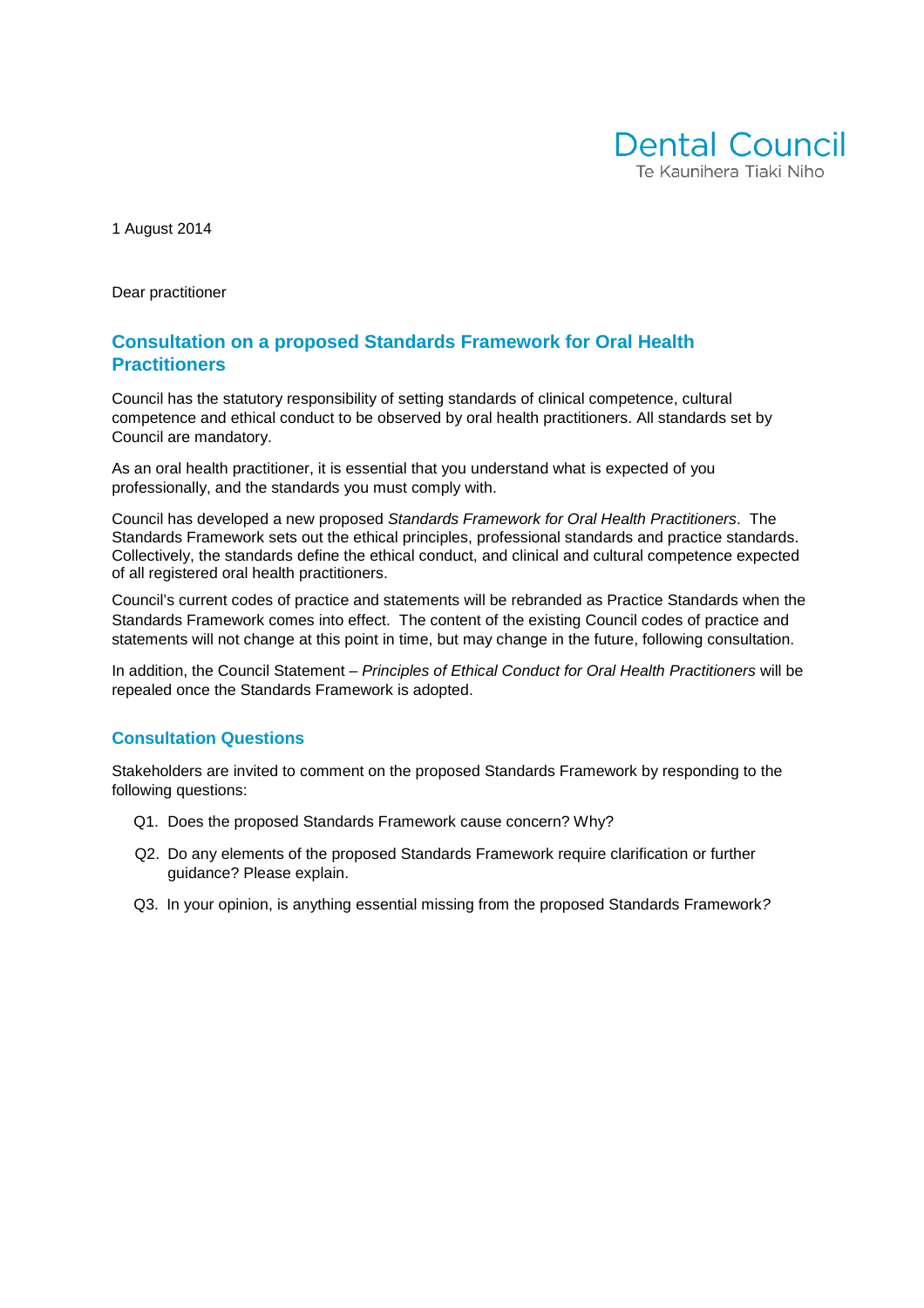In accordance with Council's Guidelines on Consultation, the consultation document has been sent to all practitioners, relevant associations and societies, the Ministry of Health, District Health Boards, educational institutions and other organisations with an interest in this area. The objective of the consultation is to gather views from the sector to inform Council's decision on the proposed Standards Framework. The consultation document will also be published on Council's website, with a similar invitation to comment.

Council seeks any comments on the proposal by the close of business on **3 October 2014**.

Responses should be sent to:

Dental Council

PO Box 10-448

Wellington 6143

Fax: 04 499 1668

Email: consultations@dcnz.org.nz

Yours sincerely

Maner.

Marie Warner Chief Executive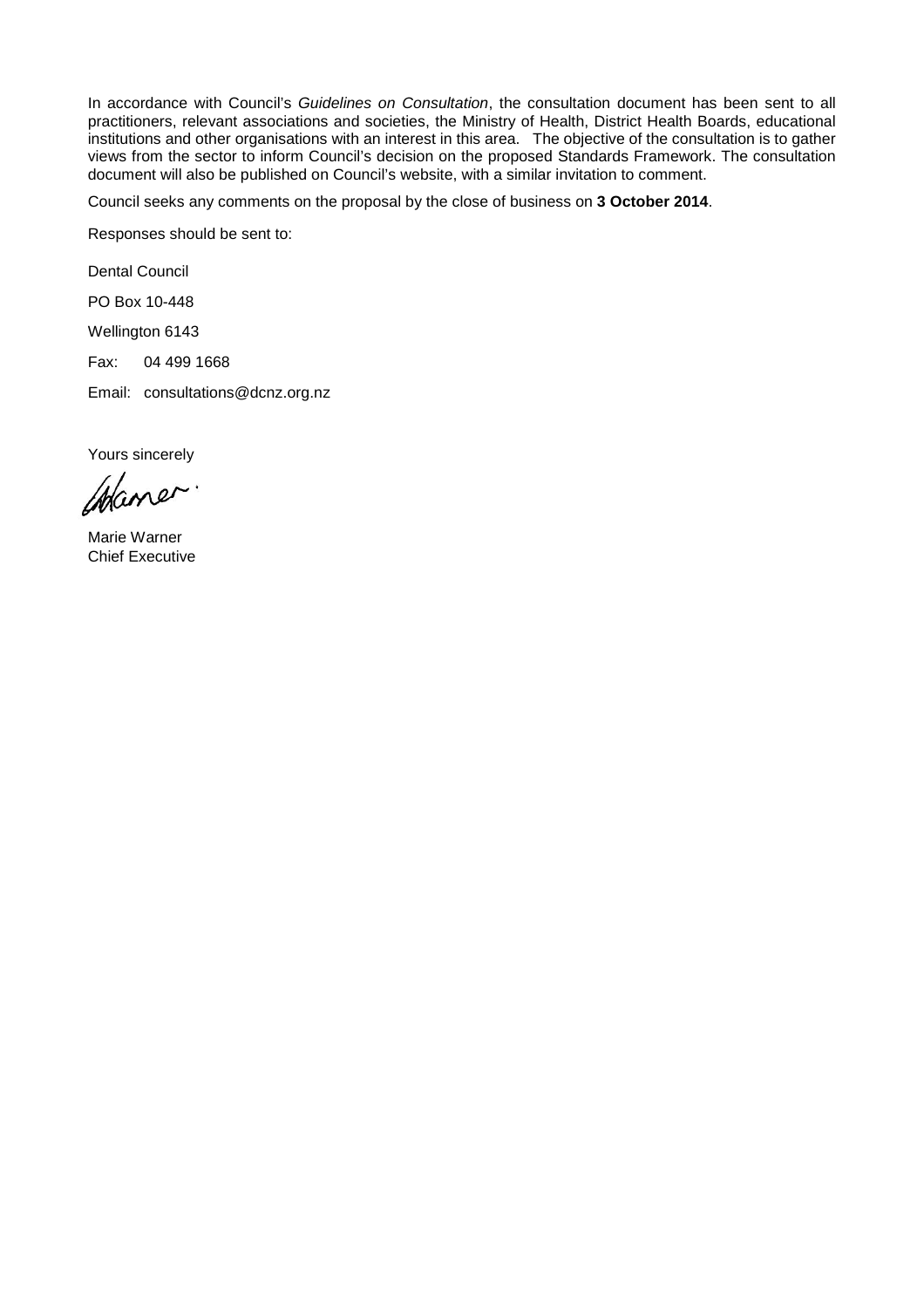# **Consultation Document Standards Framework for oral health practitioners**

**Issued: 1 August 2014** 

**Submission closing date: 3 October 2014**

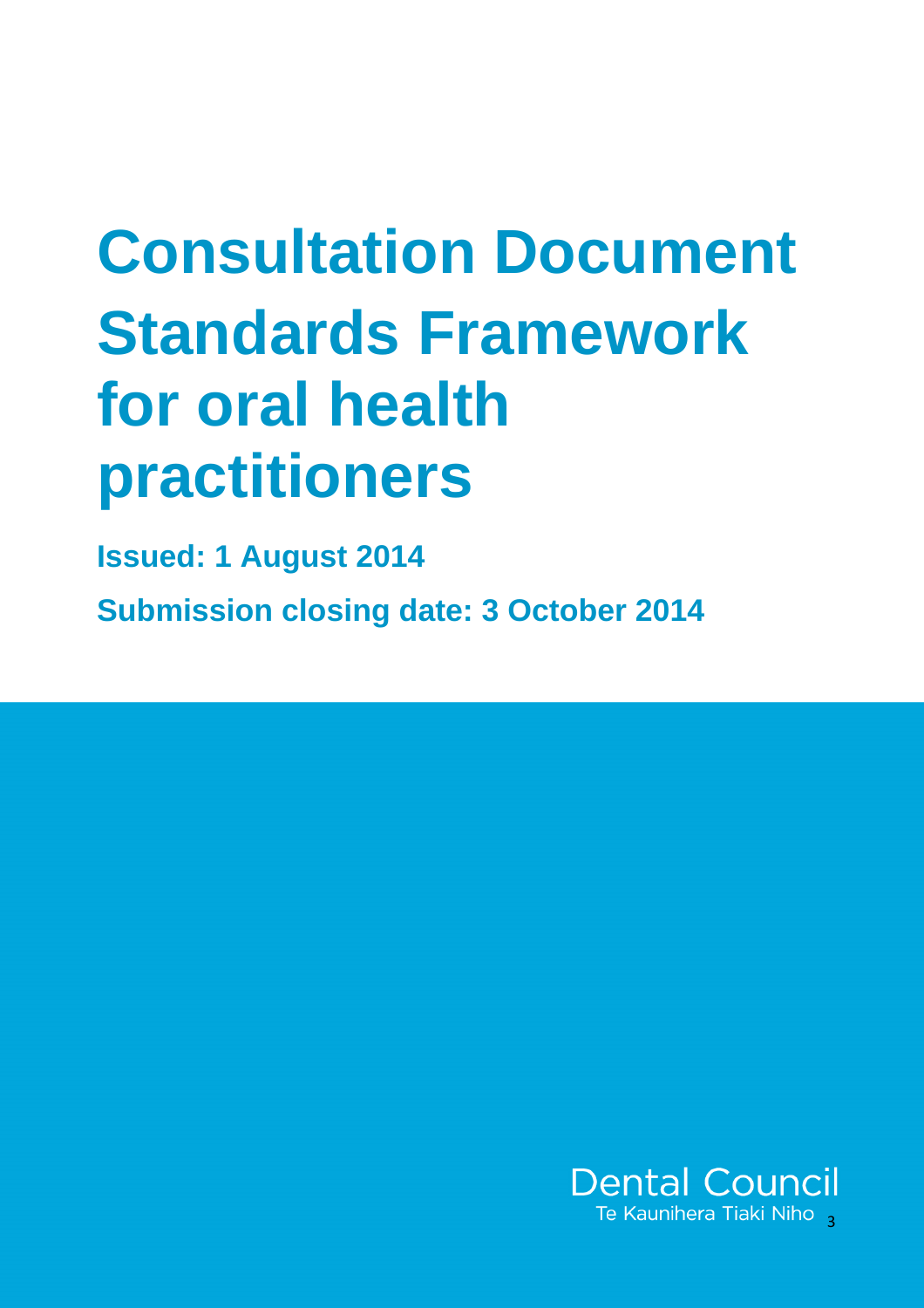# **Standards for oral health practitioners**

## 1.0 Introduction

The Dental Council ('Council') must protect the health and safety of the public by providing mechanisms to ensure that registered oral health practitioners are competent and fit to practise their professions.

Section 118 of the Health Practitioners Competence Assurance Act 2003 (the 'Act'), sets out the functions that Council is required to carry out. Section 118(i) provides that Council must "…set standards of clinical competence, cultural competence, and ethical conduct to be observed by health practitioners of the profession".

Following the implementation of the Act, Council set these standards, which are contained in the codes of practice and Council statements.

Various professional bodies have their own codes of practice, or standards that members must meet for the purpose of membership, or to achieve honorary levels of memberships. Often these standards are focused on achieving excellence in practice, and these play an important and specific role in all professions.

However, the standards set by Council are the **only mandatory standards** that all Dental Council registered oral health practitioners must comply with.

### 2.0 Background

Historically, the New Zealand Dental Association (NZDA) developed the codes of practice; these were regarded as the professional standards for dentists and dental specialists. At the time when the Act was implemented, NZDA kindly offered these codes of practice to Council. These were amended where required, and adopted by Council for dentists and dental specialists.

These documents were subsequently adapted to establish codes of practice for dental therapists, dental hygienists, orthodontic auxiliaries, clinical dental technicians and dental technicians.

#### 3.0 Review of Standards

As an oral health practitioner, it is essential that you understand:

- what is expected of you professionally,
- the standards you must comply with.

Codes of practice audits and industry feedback have revealed that many practitioners have a poor understanding of their obligation to meet minimum standards. A number of factors could be responsible for this, including:

- the primary ethical principles becoming lost in the detailed prescriptive nature of the codes of practice
- the absence of a strong link between Council's ethical principles, contained in its ethical statement, and the codes of practice
- a lack of defined professional standards supporting the ethical principles
- reported confusion regarding the deciphering of minimum standards from best practice
- the standing of professional bodies' codes of practice against Council's standards.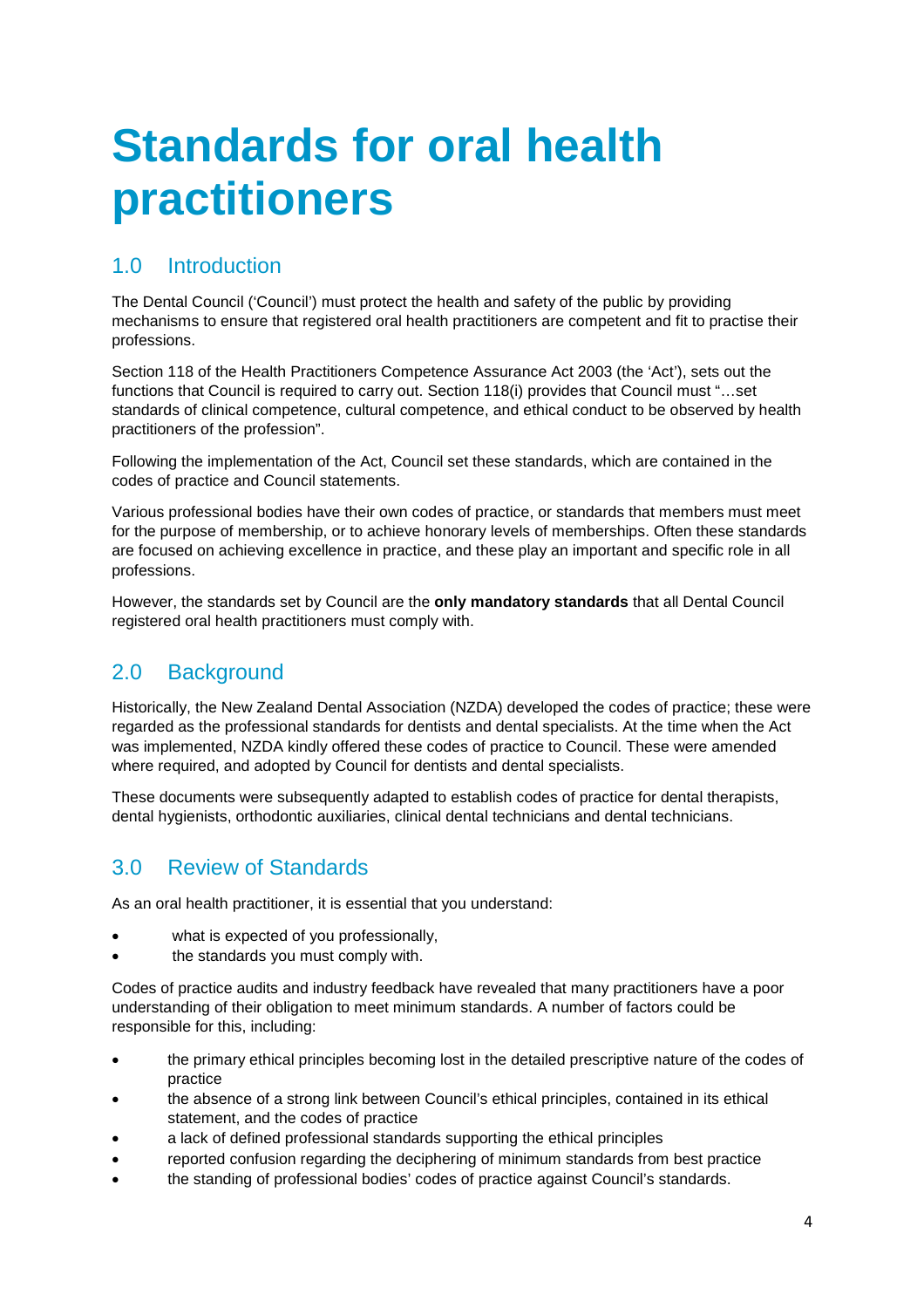Council's response has been the formulation of a Standards Framework which sets the ethical principles, professional standards and practice standards (Attachment 1). Collectively, the standards define the ethical conduct, and clinical and cultural competence expected of all oral health practitioners.

The following diagram provides an overview of how the components fit together to shape the Standards Framework for oral health practitioners.

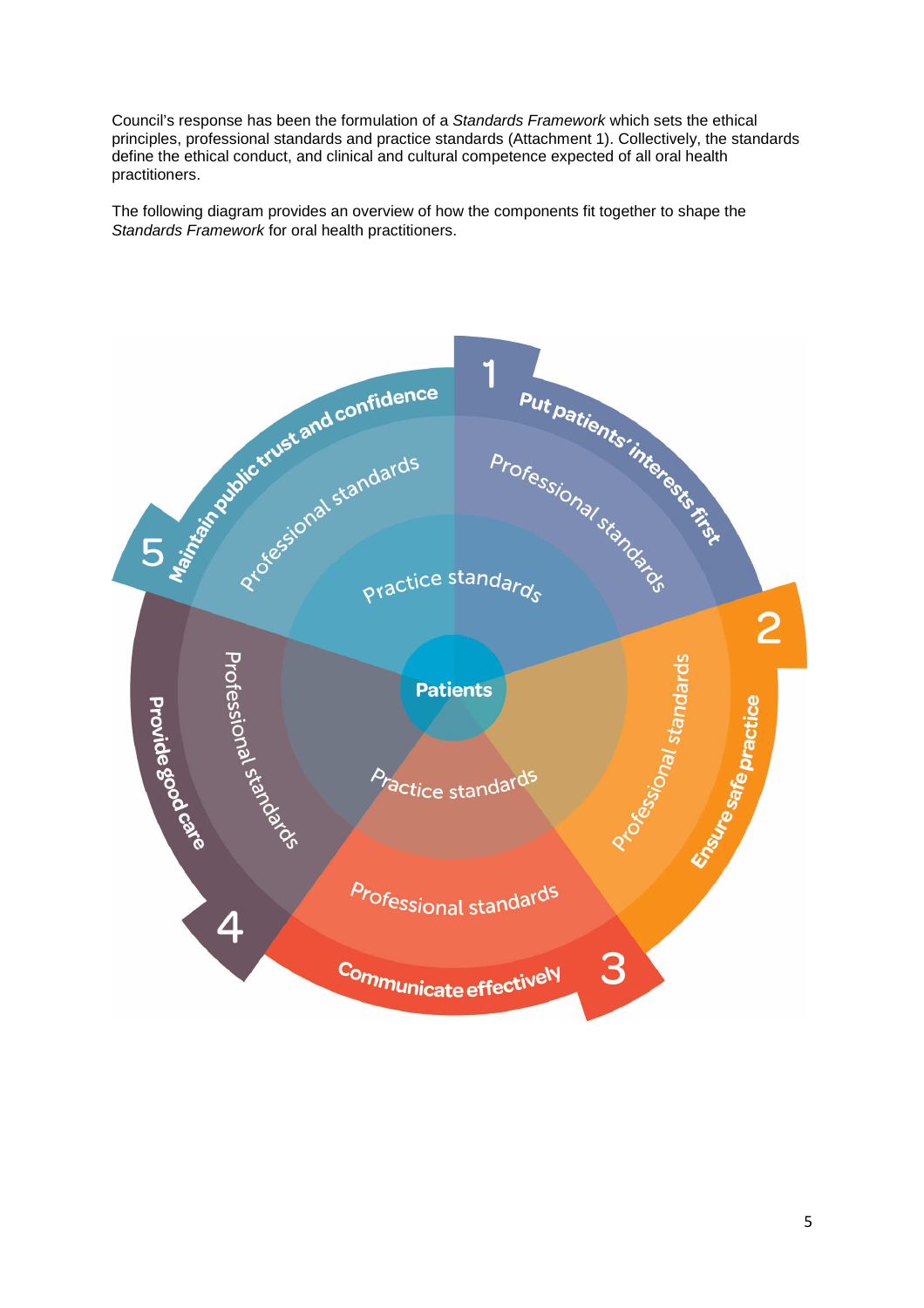#### 4.0 Understanding the standards

There are three components to the Standards Framework for oral health practitioners:

- Ethical principles
- Professional standards
- Practice standards.

#### 4.1 Core ethical principles

There are five ethical principles that registered oral health practitioners must adhere to at all times. As a practitioner registered with Council, you **must**:

- Put patients' interests first
- Ensure safe practice
- Communicate effectively
- Provide good care
- Maintain public trust and confidence.

Note that: the principles are not listed in any order of priority, as they all have equal importance.

#### 4.2 Professional standards

Each of the ethical principles is supported by a number of professional standards. These set out what you **must** do. They articulate Council's expectations of practitioner conduct with regard to ethics, clinical and cultural competence.

To assist practitioners' understanding of the professional standards, **guidance** is provided, to help interpret the standards. The guidance is not intended to provide specific advice on every possible application of the standards, but rather a general interpretation of the professional standards by way of explanation or example.

Throughout the guidance the term "must" is used where compliance is mandatory, where "should" used in the guidance is a strong recommendation.

#### 4.3 Practice standards (Codes of practice & Council statements)

Practice standards are Council's existing codes of practice and Council statements. Practice standards relate to specific areas of practice and provide the necessary detail to enable practitioners to achieve the minimum standards of ethical conduct, clinical and cultural competence.

Included in the Practice Standards are Council's clinical competencies for all scopes of practice, these represent the standards of clinical competence for registered oral health practitioners.

A review of Council's codes of practice and statements is currently underway. The priorities of review are determined on a Council risk assessment and work is scheduled accordingly. Proposed changes to these standards will be consulted on with all practitioners at each review phase.

The Practice Standards will continue to be detailed in separate documents, but an integral part of the Standards Framework.